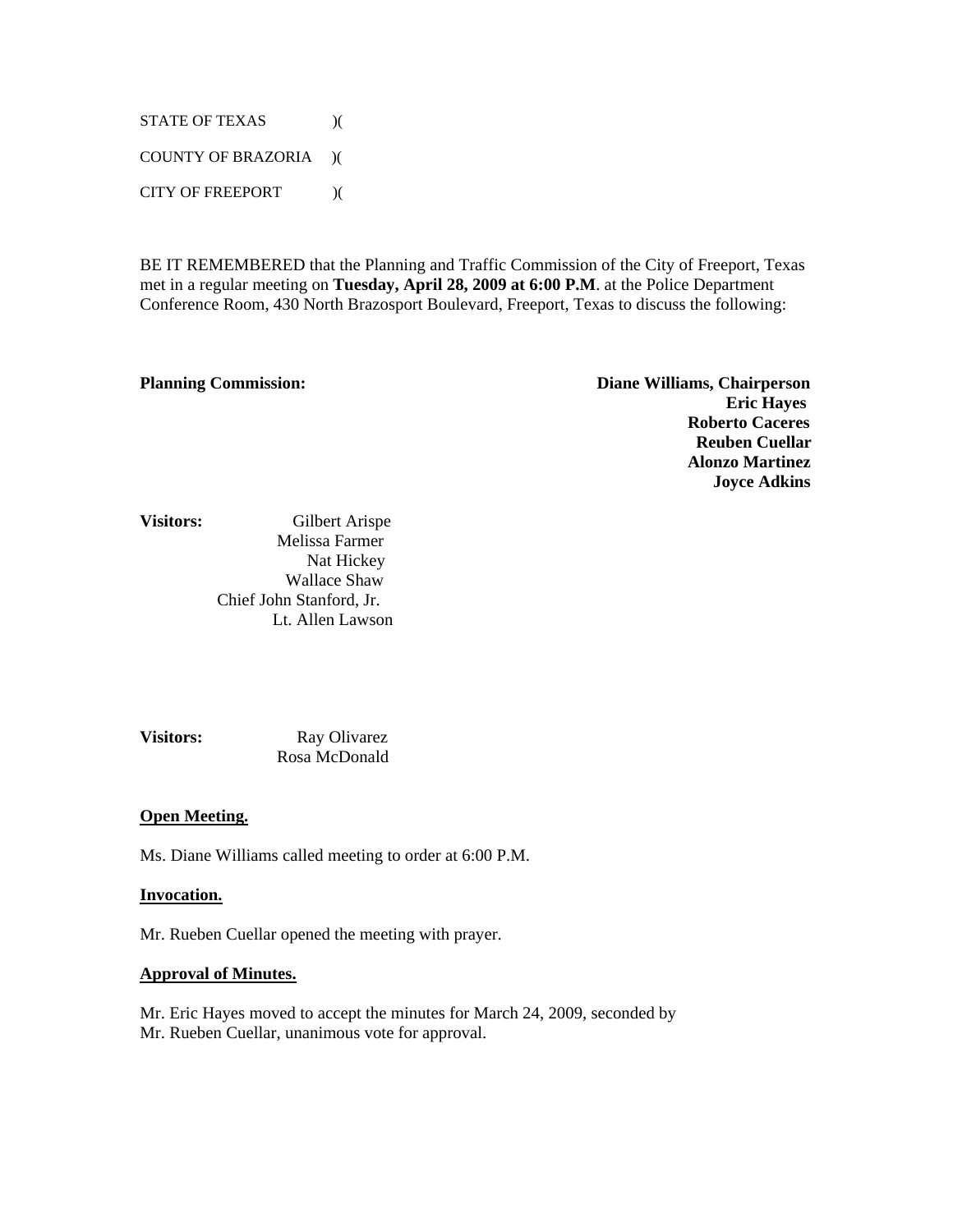#### **Discuss/review the scope of the Planning Commission duties and procedures.**

Ms. Diane Williams explained to the Board members that the Planning Commissions sole responsibility was to make recommendations to the City Council and that the final decision was with the City Council. She went on to explain that things that were not on the agenda could not be discussed and that they had to follow the correct procedures during the meetings.

# **Discuss/consider request by Ms. Dolores Olivarez to have speed bumps placed on North Avenue O, due to speeding vehicles.**

Mr. Ray Olivarez of 1310 North Avenue O told the Planning Commission that vehicles were driving in the neighborhood at speeds of up to 50 to 60 miles per hour and that there needed to be some kind of solution to the problem. He suggested that maybe there needed to be signs posted of the speed limit, children at play signs or speed bumps placed on the street.

Fire Chief John Stanford, Jr. told the Commission that although he sympathized with the residents, that speed bumps would add undue liability on the City and that it would also slow down response time to emergency vehicles and could cause injury. He also explained that the Code of Ordinances stated that if no signage was present, that the speed limit was automatically 30 miles per hour. He stated that he would prefer not to have them placed on any streets and that if they did, they would end up being placed all over town.

Lt. Allen Lawson of the Freeport Police Department agreed with Chief John Stanford about the City being held liable over the speed humps. He stated that he had done research on speed humps and had found case law where a city had been found liable for bodily injury and car damage from people driving over these speed humps. He said what needed to be done was that there needed to be more patrolling of these areas to see if that would cut down on the speeding. He stated that he would have more police patrol placed over in this neighborhood.

Mr. Reuben Cuellar made a motion to have a study done on placing signage on Avenue M and O, seconded by Mr. Roberto Caceres, unanimous vote for approval.

# **Discuss/consider request by Ms. Alyssa Rivera to have speed bumps placed on North Avenue M, due to speeding vehicles.**

Ms. Diane Williams asked that Ms. Alyssa Rivera be informed of the Planning Commissions decision to have a study done on signage being placed in the neighborhood and that more police patrolling would be done.

# **Further discussion/consideration on the need to place stop signs at Yellowstone and Avenue O.**

Lt. Allen Lawson explained to the Planning Commission that the Police Department wanted to have 3-Way stop signs placed on Yellowstone and Avenue O to slow down speeding traffic.

Mr. Alonzo Martinez made a motion to send recommendation to City Council to have a 3-Way stop sign placed at Yellowstone and Avenue O, seconded by Mr. Eric Hayes, unanimous vote for approval.